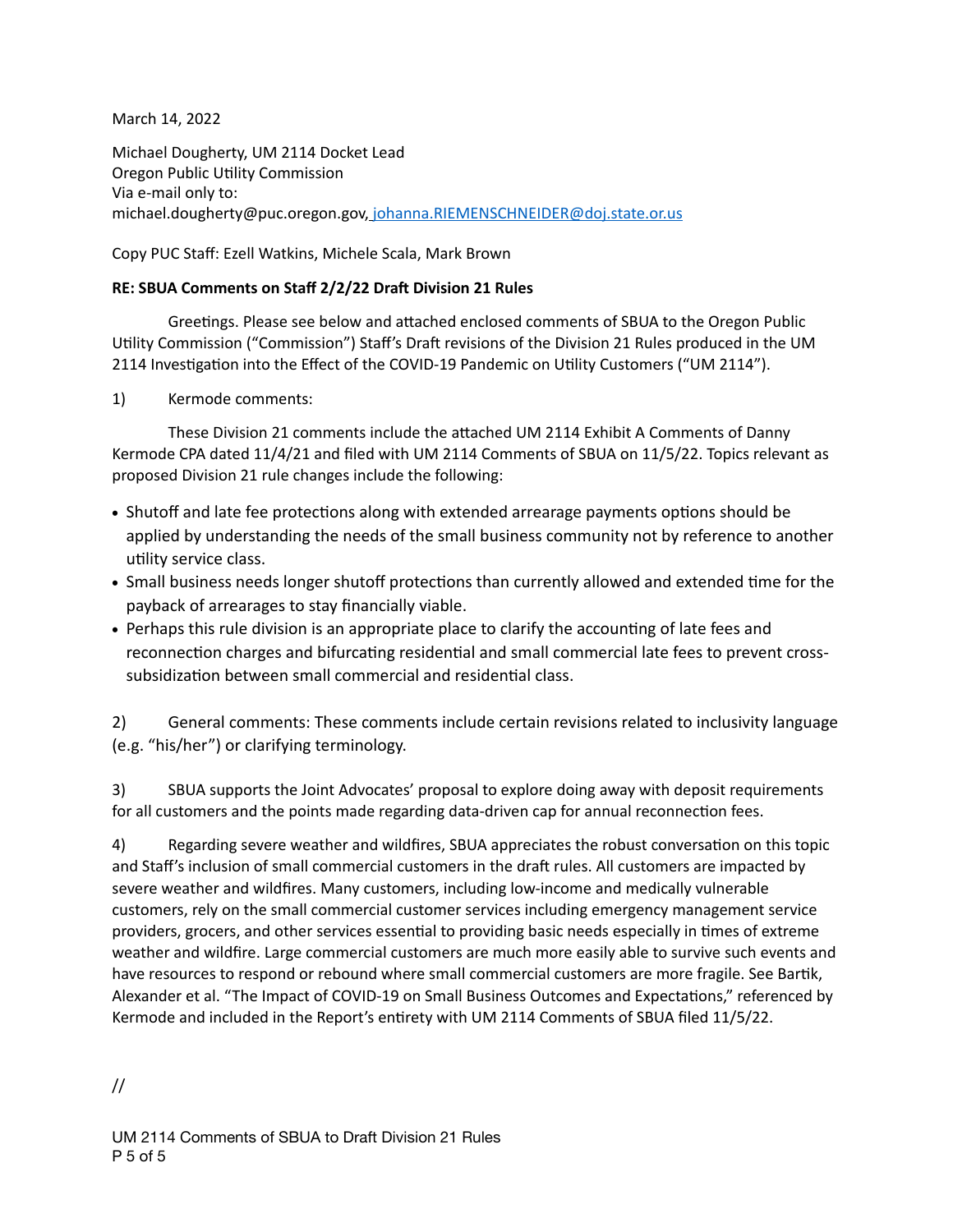5) Rule specific comments and brief explanations are as follows:

## **OAR 860-021-008(3)**

"Customer"—refers to "person". This could be revised to include the "Small commercial customer" using the UM 2114 Stipulation definition: Small commercial customer: The definition of small commercial is the definition provided by a utility on its applicable tariff.

**OAR 860-021-009**—Appears to apply to all customers, however, the requirements of the rule do not seem to fit entity customers. For example, how are the questions in (3) and (5) answered when the customer is an entity?

**OAR 860-021-0010** Generally, this could be revised so as to include small commercial customers.

(1) Change language to avoid pronoun limitation of "him/her".

**OAR 860-021-0021 (3)** Consider changing "at the residence" to "at the location of service" in order to include the location of commercial customers.

**OAR 860-021-0045(4)** Change language to avoid pronoun limitation of "his/her" expense.

## **OAR 860-021-120 Meter readings and bill forms**

(1) Please explain the terminology "Proper constant".

SBUA suggests more input generally from small commercial customers on how the bill forms read.

## **OAR 860-021-0126**(2) **Late payment charge**

Include small commercial in this rule.

Consider the continued use of late fees per Kermode, supra footnote 2, and include a provision that late payments will not be included as lost revenue. Id.

# **OAR 860-021-0180 Verification of eligibility for Low-Income Residential Customer or Applicant**

Consider this provision that would enable certain small commercial customers to receive treatment similar to residential customers eligible for low income treatment.

"(5) A small commercial applicant whose owner is eligible for low income residential customer treatment shall receive treatment as Low Income Small Commercial Customer."

# **OAR 860-0210-205(5)**

Consider eliminating deposits; alternatively apply similar treatment to eligible small commercial.

## **OAR 860-021-0210**

Add to Staff's (4): "An energy utility will apply interest to deposits submitted by an eligible low-income residential or small commercial customers or applicant for the time period that the deposit is being held by the utility."

## **OAR 860-021-0330 Reconnection fee for Utility Service**

See Kermode regarding accounting of reconnection fees.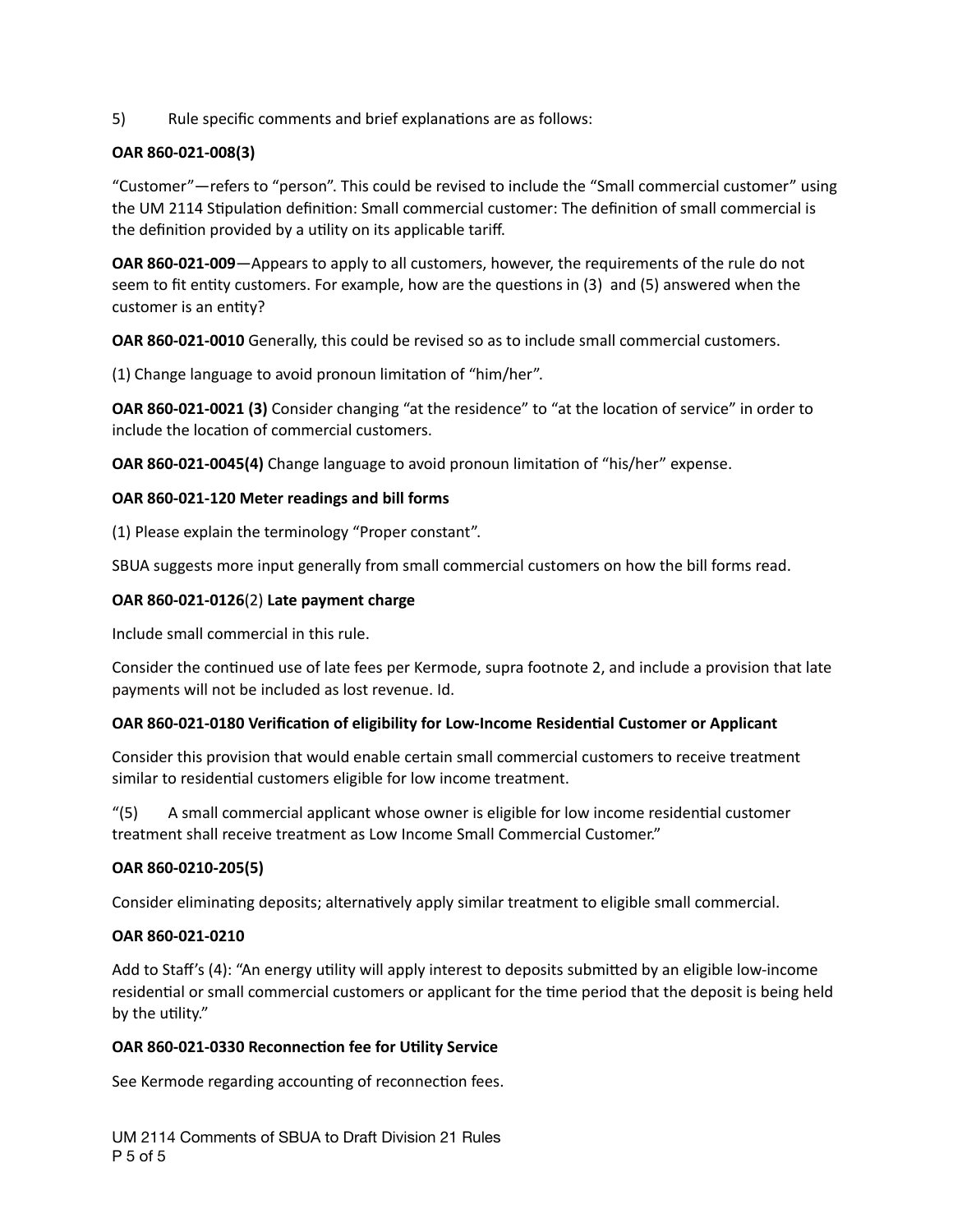## **OAR 860-021-0408 Disconnection Reporting Rule**

Rule should be generally applicable, apply to all customers or at least also to small commercial customers.

Add: (3)(A) should read "Number of active residential and small commercial accounts".

### **OAR 860-021-0410 Emergency Medical Certificate**

Comment: SBUA has suggested exploring how many small commercial customers have these certificates as residential customers and should that include the commercial account of those residential customers possessing the emergency medical certificates.

Comments below incorporate Kermode comments suggesting that small commercial customers be included as customers who may take part in the equal payment programs and Time-Payment Agreements.

#### **Bold – Staff proposed changes**

**SMALL CAPS** – SBUA PROPOSED CHANGES

#### **OAR 860-021-0414 Equal-Payment Plans**

SBUA recommends that Equal-Payment Plans for Energy services be expanded to include smallcommercial. The use of EPP for small commercial would be exceptionally helpful to small business allowing them to budget for utility service rather than continually estimating changes in seasonal energy use. It would be a win for both the small business and the utility. Far from being a radical idea, many of

Canada's largest energy companies currently provide Equal-Payment Plans to small commercial customers (e.g., FortisBC, Hydro Ottawa, Enbridge).

#### **OAR 860-021-0414**

Equal-Payment Plans for Residential AND SMALL-COMMERCIAL Electric and Gas Service

Electric companies and gas utilities will make equal-payment plans available to residential and SMALL COMMERCIAL customers. A customer with no outstanding balance who agrees to remain on an equalpayment plan for 12 months may enter into equal-payment agreement at any time during the year. The plan will provide for an annual adjustment between the estimated charge and the actual charges. If a customer changes SERVICE ADDRESS, WHETHER IT BE residences OR PLACE OF BUSINESS, during the term of the agreement, the payments may be adjusted to reflect the anticipated change in usage. Nothing in this

\_\_\_\_\_\_\_\_\_\_\_\_\_\_\_\_\_\_\_\_\_\_\_\_\_\_\_\_\_\_\_\_\_\_\_\_\_\_\_\_\_\_\_\_\_\_\_\_\_\_\_\_\_\_\_\_\_\_\_\_\_\_\_\_\_\_\_\_\_\_\_\_\_\_\_\_\_\_\_\_\_\_\_\_\_

rule is intended to restrict a utility's right to adopt additional payment options.

### **OAR 860-021-0415 Time-Payment Agreements**

SBUA recommends that 60-021-0415 be modified to include mostly the same equal-pay arrearage plan provisions for small commercial customers that is provided residential customers. However, assuming the acceptance of our recommendation for the inclusion of small-commercial in Equal-Payment Plans **(OAR 860-021-0414) SBUA does not propose the inclusion of the levelized payment plans for small commercial**.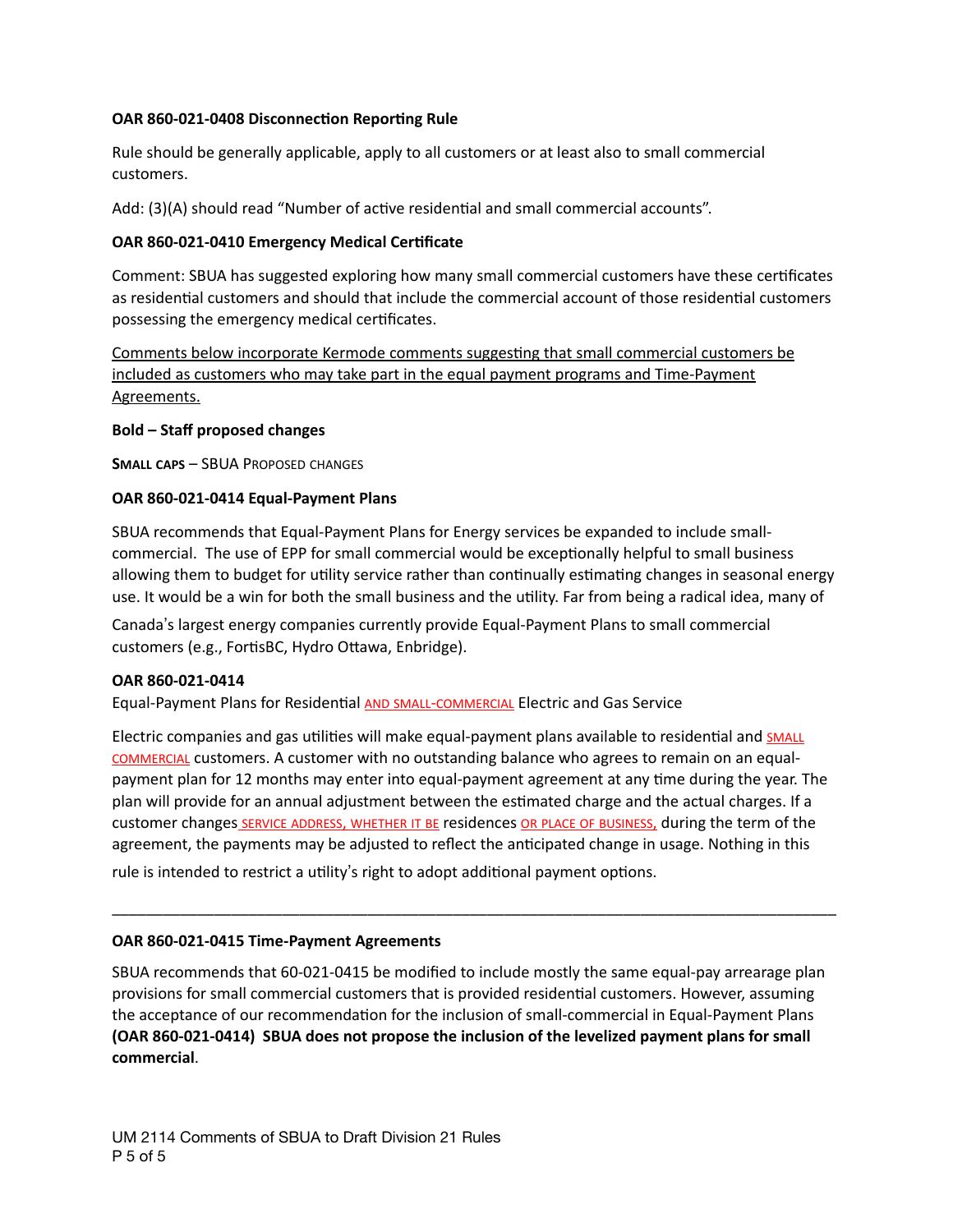In the alternative, if the commission does not accept the inclusion of equal-pay arrearage plans for small

commercial customers, SBUA supports Staff's proposal to expand Time-Payment Agreements to include small-commercial customers. We however suggest that an eleven-month duration would be better to allow the company to complete a full business operating cycle rather than the six months suggested by Staff.

In its filing the Joint Utilities asks that Time-Payment Agreements not be provided for small-commercial customers but instead rely on the customer service teams to work with the small-commercial customers.

The Joint Utilities admit that they have used commercial Time-Payment Agreements "under appropriate circumstances." We are concerned that the is a clear lack of clarity as to what "under appropriate circumstances" means and that it's a bar that will change depending on the utility and the whims of management.

The Joint Utilities also mentioned in support of its suggestion to strike the provision of Time-Payment Agreements for small-commercial customers that they have a concern that commercial uncollectible balances will increase if commercial Time-Payment Agreements become a regular practice. Their logic does not stand up to scrutiny, the very purpose of time-payment agreements is to allow a systematic payment of pass due arrearages. Rather, with the lack of a well-defined time payment option, it is more likely there would be an increase in commercial uncollectibles as companies, unable to pay their relatively large lump-sum arrearage amounts, quickly fail and go out of business leaving the unpaid amount to become written off, which in turn is paid by ratepayers. By allowing a reasonable time-for payments of past arrearages provides a small company an opportunity to keep in business, keep its employees on the payroll, and to rebuild its working capital, while repaying its outstanding obligations.

## **OAR 860-021-0415**

Time-Payment Agreements for Residential **and Small Commercial** Electric and Gas Service (Nonmedical Certificate Customers)

(1) An energy utility may not disconnect residential **or small commercial** service for nonpayment if a customer enters into a **written** time-payment plan.

(a) An energy utility will offer **residential** customers a choice of payment agreements. At a minimum, the **residential** customer may choose between a levelized payment plan and an equal-pay arrearage plan.

(B) AN ENERGY UTILITY WILL OFFER SMALL COMMERCIAL CUSTOMERS AN EQUAL-PAY ARREARAGE PLAN.

(2) A **residential** customer who selects a levelized payment plan will pay a down payment equal to the average annual bill including the account balance, divided by **12 24**, and a like payment each month for **11 23** months thereafter:

(a) The energy utility shall review the monthly installment plan periodically. If needed due to changing rates or variations in the amount of service used by the **residential** customer, the installment amount may be adjusted to bring the account into balance within the time specified in the original agreement;

(b) If a **residential** customer changes service address at any time during the period of a time-payment agreement, provided that payments are then current and the **residential** customer pays other tariff charges associated with the change in residence, the energy utility shall recalculate the **residential** customer's deposit and/or monthly installment. The recalculated amount shall reflect the balance of the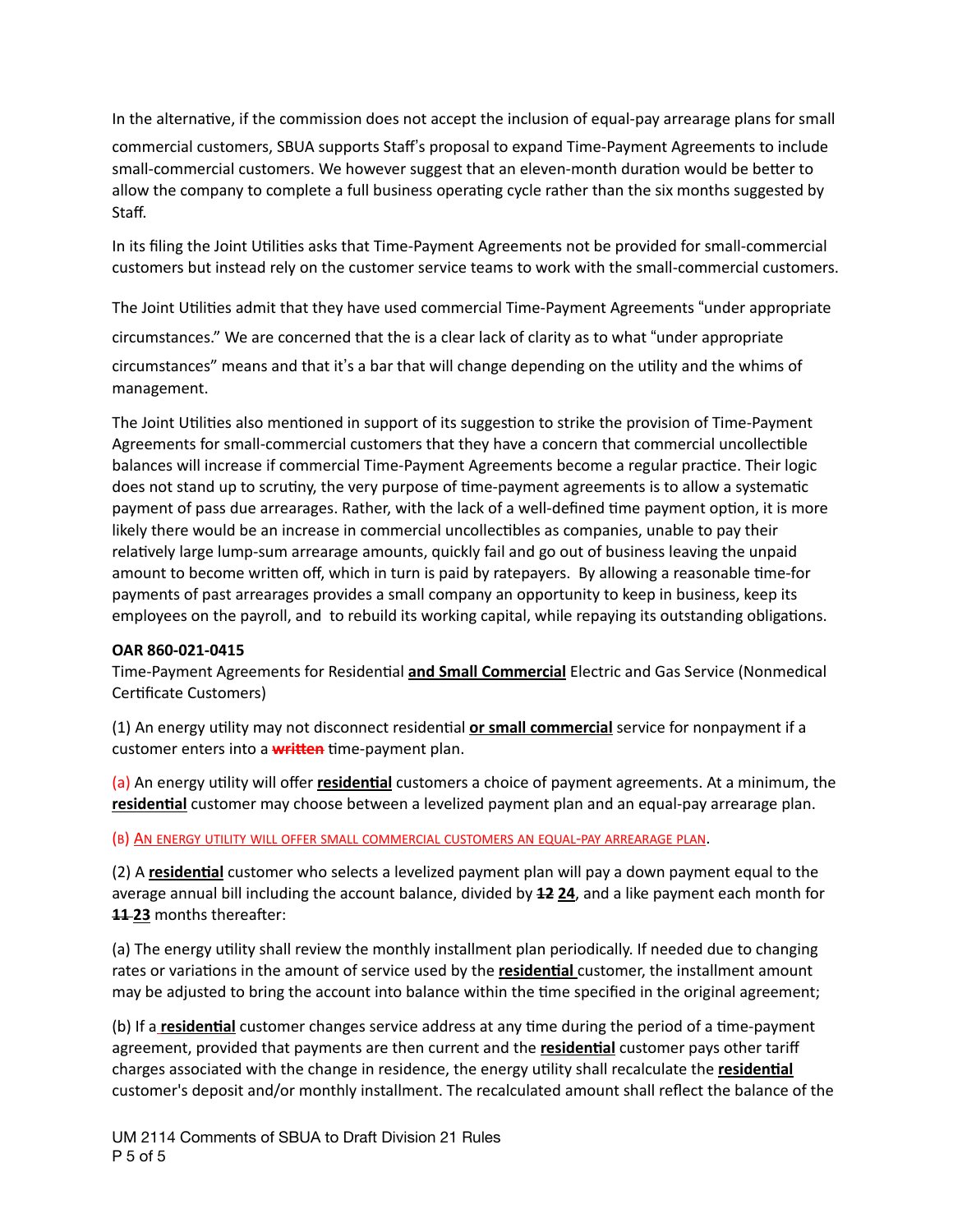account at the previous service address and the average annual bill at the new service address for the months remaining in the original time-payment agreement. When installments on a time-payment agreement have not been kept current, a **residential** customer shall pay all past-due installments and any other applicable charges before service is provided at the new residence.

(3) A **residential** customer who selects an equal-pay arrearage plan will pay a down payment equal to one-**twelfth twenty-forth** the amount owed for past electric or gas service (including the overdue amount and any amounts owed for a current bill or a bill being prepared but not yet delivered to the **residential** customer) each month, for the next **11 23** months, an amount equal to the down payment will be added to, and payable with, the current charges due for utility service. If a **residential** customer changes service address at any time during the period of an equal-pay arrearage plan, the plan continues. However, the **residential** customer must pay any past-due charges and all other applicable charges before the energy utility provides service at the new address.

**(4) A SMALL-COMMERCIAL CUSTOMER ON AN EQUAL-PAY ARREARAGE PLAN WILL PAY A DOWN PAYMENT EQUAL TO ONE-TWELFTH THE AMOUNT OWED FOR PAST ELECTRIC OR GAS SERVICE AND ANY AMOUNTS OWED FOR A CURRENT BILL OR A BILL BEING PREPARED BUT NOT YET DELIVERED TO THE CUSTOMER, EACH MONTH, NOT TO EXCEED 11 MONTHS, AN AMOUNT EQUAL TO THE DOWN PAYMENT WILL BE ADDED TO, AND PAYABLE WITH, THE CURRENT CHARGES DUE FOR UTILITY SERVICE. IF A SMALL-COMMERCIAL CUSTOMER CHANGES SERVICE ADDRESS AT ANY TIME DURING THE PERIOD OF AN EQUAL-PAY ARREARAGE PLAN, THE PLAN CONTINUES. HOWEVER, THE CUSTOMER MUST PAY ANY PAST-DUE CHARGES AND ALL OTHER APPLICABLE CHARGES BEFORE THE ENERGY UTILITY PROVIDES SERVICE AT THE NEW ADDRESS.**

(**4 5**) The energy utility and customer may agree **in writing** to alternate payment arrangement, provided the utility first informs the customer of the availability of the payment terms in sections (2) and (3) of this rule.

**(6) During the term of the time-payment arrangement, a residential customer or small commercial customer whose financial condition changes during the term of a time-payment arrangement who defaults on a time-payment arrangement and who seeks to renegotiate payment arrangements, may do so at least one time under the same terms specified above.**

(**57**) If a customer fails to abide by the time-payment agreement, the energy utility may disconnect service after serving **1520** days' notice. The notice shall comply with OAR 860-021-0405, except subsection (2)(d) of this rule shall not be applicable. If a medical certificate is in effect, 860-021-0410(6) shall apply.

In the alternative, SBUA supports the Staff proposed paragraph (4) with some modifications.

**\_\_\_\_\_\_\_\_\_\_\_\_\_\_\_\_\_\_\_\_\_\_\_\_\_\_\_\_\_\_\_\_\_\_\_\_\_\_\_\_\_\_\_\_\_\_\_\_\_\_\_\_\_\_\_\_\_\_\_\_\_**

**(4) For small commercial customers, the energy utility shall offer a time-payment plan for up to a six ELEVEN-month duration**. **The small commercial customer shall pay a minimum 10 percent down payment to enter into a time-payment plan.**

Lastly, SBUA acknowledges and greatly appreciates the Staff and all parties thoughtful and hard work in this stage of rulemaking.

Respectfully submitted,

Small Business Utility Advocates diane@utilityadvocates.org

UM 2114 Comments of SBUA to Draft Division 21 Rules P 5 of 5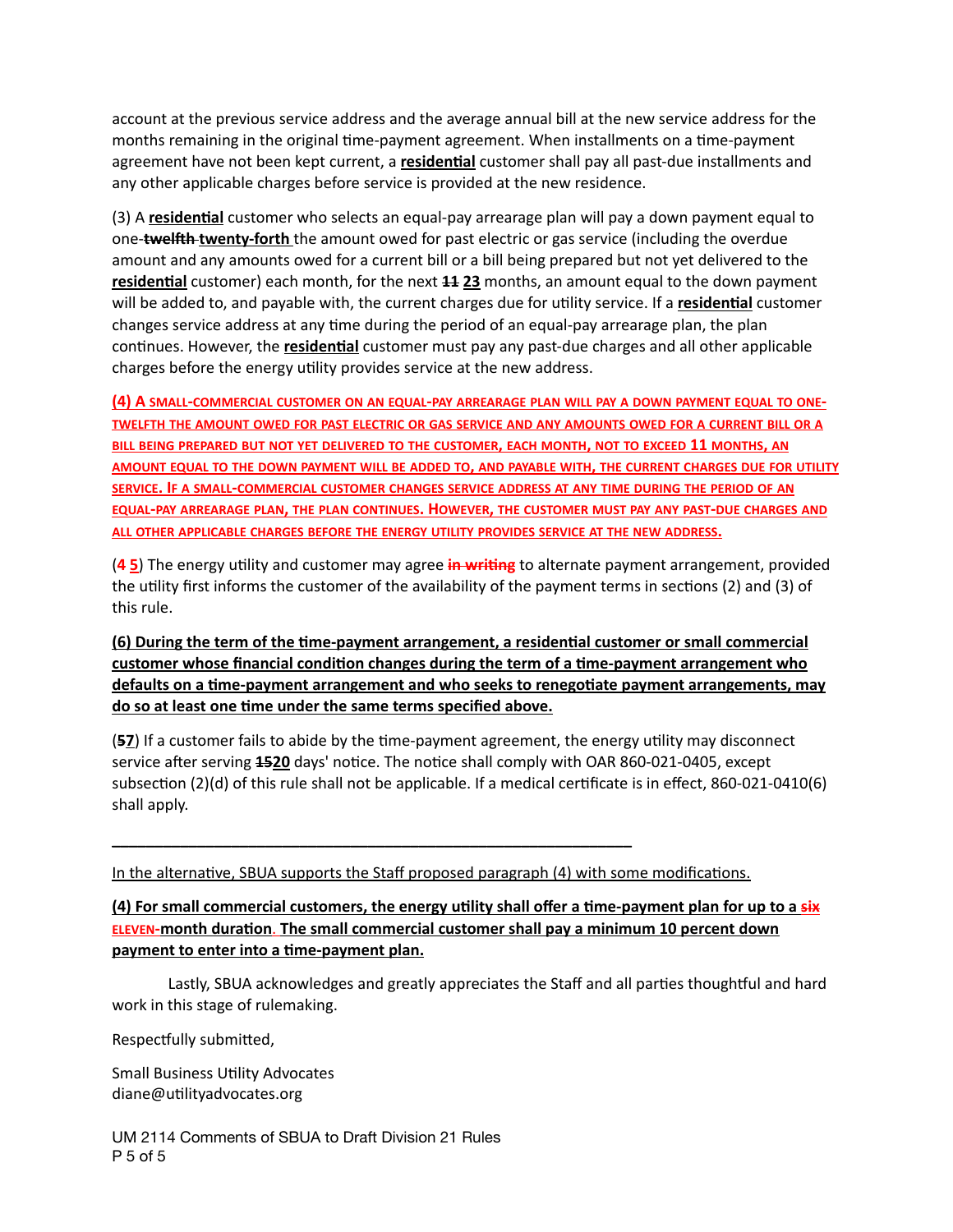November 4, 2021

Public Utility Commission of Oregon 550 Capitol St. N.E. Suite 215 Salem, OR 97301-2551

Re: UM 2114 Investigation into the Effects of the COVID-19 Pandemic on Utility Customers Comments of Danny Kermode CPA for the small business utility advocates (SBUA) regarding the impact of certain revenue deferrals and disconnection policy on small commercial customers

Chairperson Decker and Commissioners Tawney and Thompson,

I am submitting the following comments in preparation for the Public Meeting the Commission will hold on November 17, 2021, in Docket No. UM 2114 I would first like to recognize the work done by both the Commission Staff and the utilities to help customers maintain utility service and to keep the State of Oregon's utility systems financially sound.

In its November 5, 2020, Order 20-401, the commission approved a stipulated agreement expressly allowing deferral of four categories of costs and revenues. These were broadly classified as (1) increased direct costs (e.g., PPE cleaning supplies and services), (2) late payments fees, (3) bad debt, and (4) forgone reconnection fees. [Appendix A of Attachment A Stipulated Agreement on Effects of COVID-19 Pandemic on Energy Utility Customers ("Stipulation") pgs. 19-20]

# **Small Business Cross- Subsidizing Residential Customers**

There is no question that the commission should allow the deferral of those reasonable and prudently incurred costs reflected in the stipulation. However, my concern focuses on the possibility that small businesses will be saddled with costs created by the residential class. Specifically, deferred late payment fees, bad debt expenses, and the forgone reconnection fees.

Small businesses, though sometimes equated to the residential class because of similar load demands, is financially different. I would recommend that any deferrals of late payment fees, bad debt, and reconnection fees be clearly segregated between residential and small commercial. While I recognize the severe impact COVID has put on residential customers, it's important we all recognize that the financial viability of the state's local small business continues to be precarious.

Though buried in the combine data, it appears that the bad debt burden associated with the residential class is substantially greater than the bad debt burden associated with the small business community. This disparity is not limited to only bad debt, but is the same for deferred late fees and reconnection revenue. It is important that any of the revenue deferrals and bad debt be clearly divided to recognize the differences in class. In this way the commission can prevent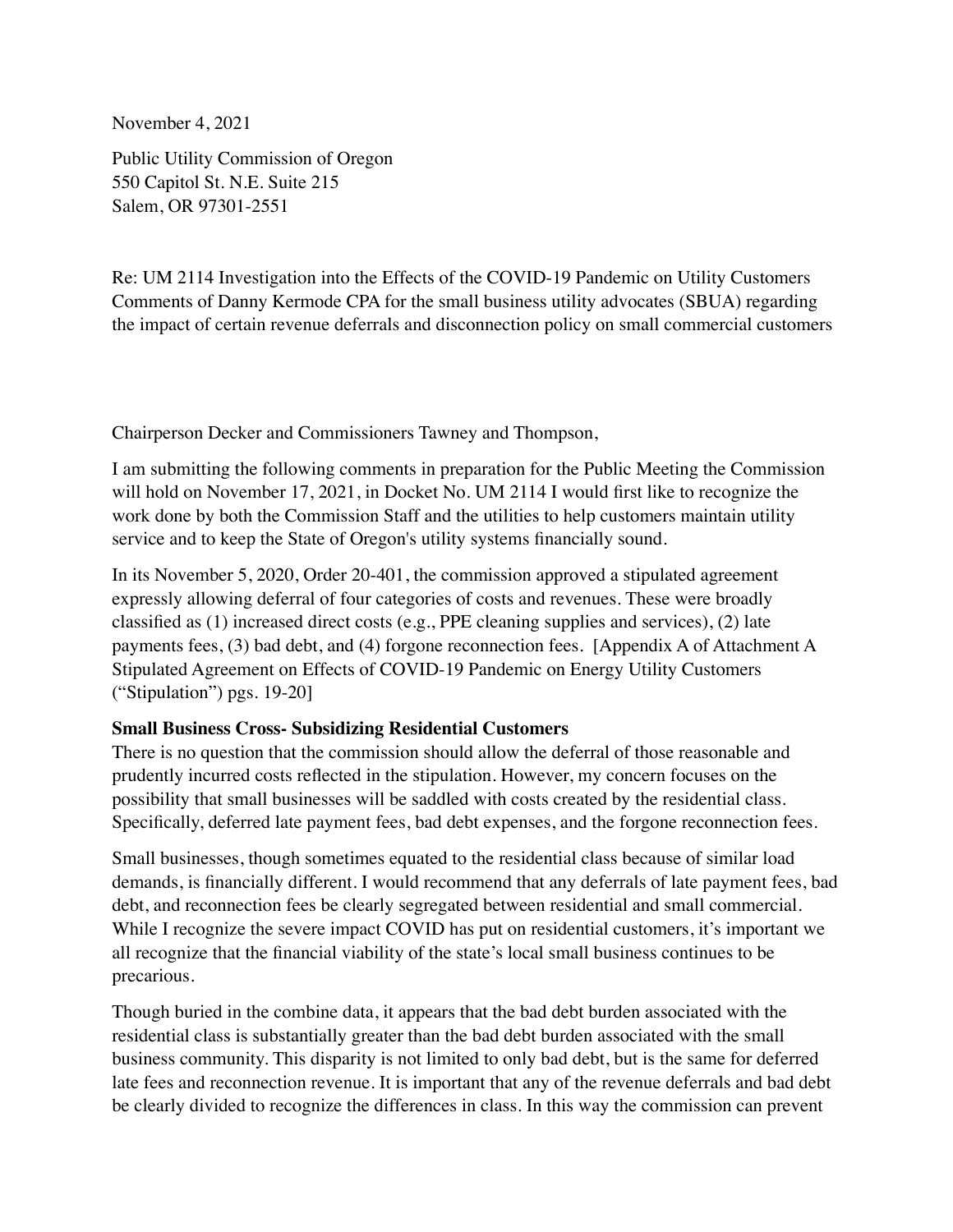added financial burden on small business of the cross-subsidization of small business of residential customers.

# **Extended Shutoff and Late Fee Protections Along with Extended Arrearage Payments**

Although most would recognize that small businesses should not be equated to the large commercial, the commission's policy on service disconnections and late fees does just that. Equally, small business should also not be blindly equated to the residential class, instead it is best to recognize that small businesses are a unique class of their own. Shutoff and late fee protections along with extended arrearage payments options should be applied by understanding the needs of the small business community not by reference to another utility service class.

Small business needs longer shutoff protections than currently allowed and extended time for the payback of arrearages to stay financially viable.

<span id="page-6-1"></span>It is important that, through regulatory policy, local small business be given every opportunity to continue business in the communities they live and serve until the impact of the pandemic is past us. This is not just for the well-being of those businesses, but also the health of the communities where they are located. A current study of small business found that it is not uncommon for small businesses to have little-to-no cash reserves with their survival depending on the next problematiccash infusion.<sup>[1](#page-6-0)</sup> I strongly urge the commission to allow the state's small business community to have, at the minimum, the same extended protections provided to the residential population.

# **Lost Revenue - Creation**

Care must be taken when allowing recovery of lost revenue without a clear understanding of the changes in the related expenses. The commission should recognize by their very nature, the deferral of revenues are not the same as a deferral of an expense. An expense, a debit, is simply moved from the income statement, deferring recognition to a later period, to a regulatory asset account, which is also a debit.

On the other hand, the recognition of "Lost revenue," a credit, requires the creation of a transaction through a journal entry which produces an imputed revenue amount that is deferred as a regulatory asset (a debit). Since no actual transaction exists in the financials, an offsetting credit must also be created. This offsetting credit is as important to understand as the creation of the regulatory asset.

<span id="page-6-0"></span> $<sup>1</sup>$  $<sup>1</sup>$  $<sup>1</sup>$  In a recent study on the fragility of small business due to COVID found that the median firm with greater than</sup> \$10,000 in monthly expenses had less than fifteen days of available cash on hand. See Bartik, Alexander, et al. "The Impact of COVID-19 on Small Business Outcomes and Expectations." Proceedings of the National Academy of Sciences 117, no. 30 (July 28, 2020).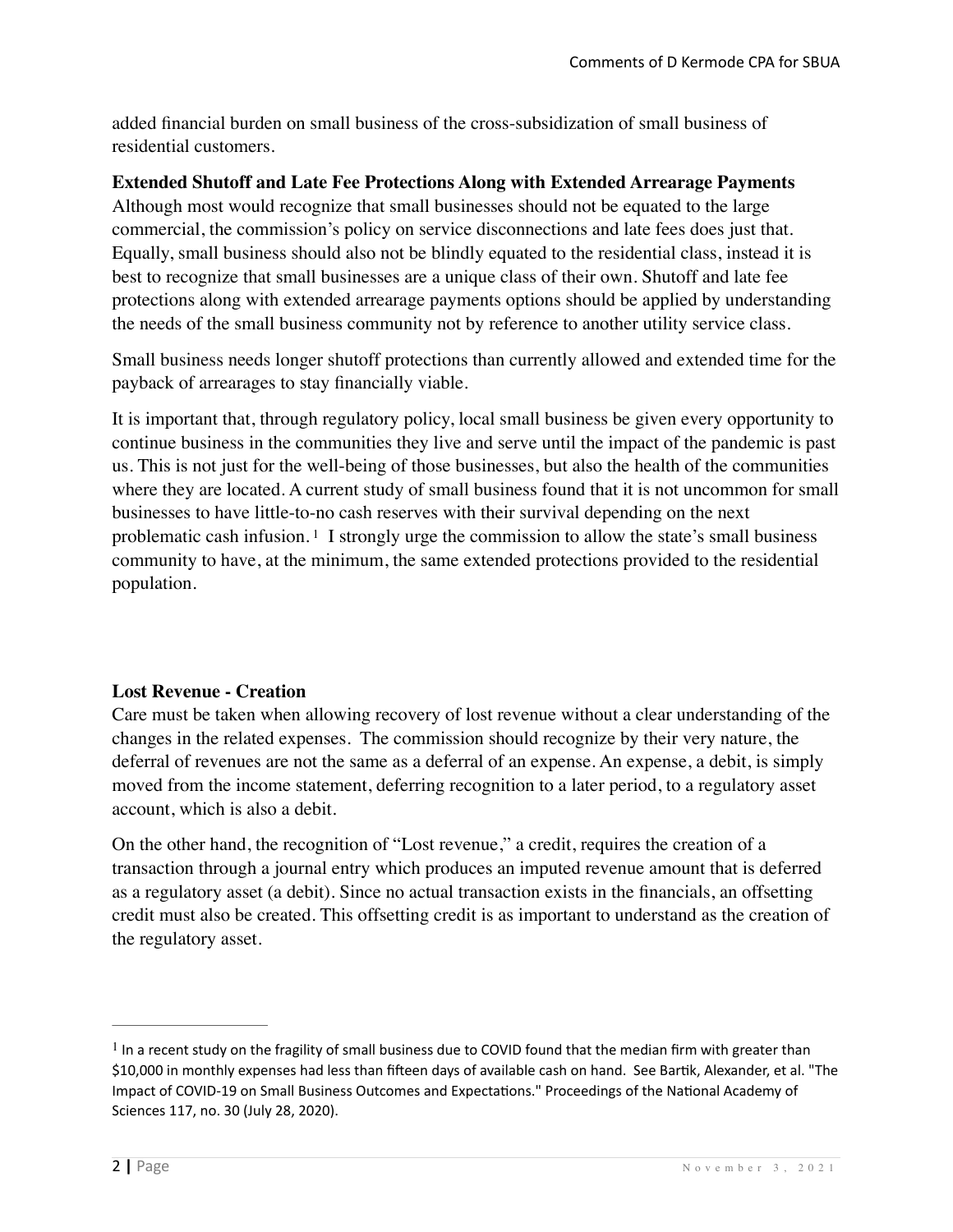The record is not clear as to the journal entries companies will use to create the deferred lost revenue into a regulatory asset. I would ask the commission staff to clarify the accounting used by the companies for full transparency.

# **Lost Revenue – Gross-up**

Is the use of deferred revenue merely a shortcut method for capturing the impact of COVID on the costs the lost revenue is designed to recover? Why not instead identify and defer the actual costs that are not being recovered by the loss of revenue and recover those costs later like the other costs cited in 25(a) of the stipulation?

<span id="page-7-1"></span>The reason the actual expenses are not deferred is that these unique tariff charges are commonly based on two factors, an allocation of labor costs and, importantly, an additional punitive amount toprovide a disincentive of late payment.<sup>[2](#page-7-0)</sup> Late fees and reconnection charges are not wholly cost based because they are traditionally designed to act as a disincentive (punishment) for not paying on time. These lost revenue items are creations of rate design not cost of service and are commonly used to generate additional revenue for revenue requirement purposes, not cost recovery per se.

Since late fees and reconnection charges lack a solid cost-basis and logically, no related additional expenses have been incurred by the companies during the moratorium, revenue is the only measure that is available to make the company whole.

The distinction is that these deferrals are revenue, not an expense. When revenues are embedded in rates they are "grossed-up." Which means they include the tax impact of the costs that are being recovered. Therefore, any deferral of revenues in this docket should be "grossed-down" (reduced) to avoid the double collection of taxes when those amounts are amortized into the rate case income statement for recovery. This is distinct from those deferred expenses which are based on specific identifiable costs and are not grossed-up, that is, they do not include any embedded tax impact. As a minimum, carrying costs should be calculated solely on the deferred revenue less taxes.

# **Late Fee Deferral Cap**

The maximum accrual of deferred late fees (deferral cap), set out in paragraph 25(b) of the stipulation, states that the accrual cannot exceed the amount of late payment fees included in the utility's last general rate case. However, the deferral cap should also be reduced by the tax grossup factor to prevent double collection of income taxes when the regulatory asset is amortized into the income statement.

<span id="page-7-0"></span><sup>&</sup>lt;sup>[2](#page-7-1)</sup> Traditionally late fees have been used by the general business community to provide a disincentive, i.e., financial punishment, for not paying on time. Late fees and reconnections charges, which have lower costs than the resulting revenues, effectively subsidizes the system's other customers. Regulators are beginning to question their continued use because of their regressive nature (meaning lower-income people are affected more and can end up paying more than those with higher income). *see KY PSC 2020-00085 (Sept 9, 2020)*